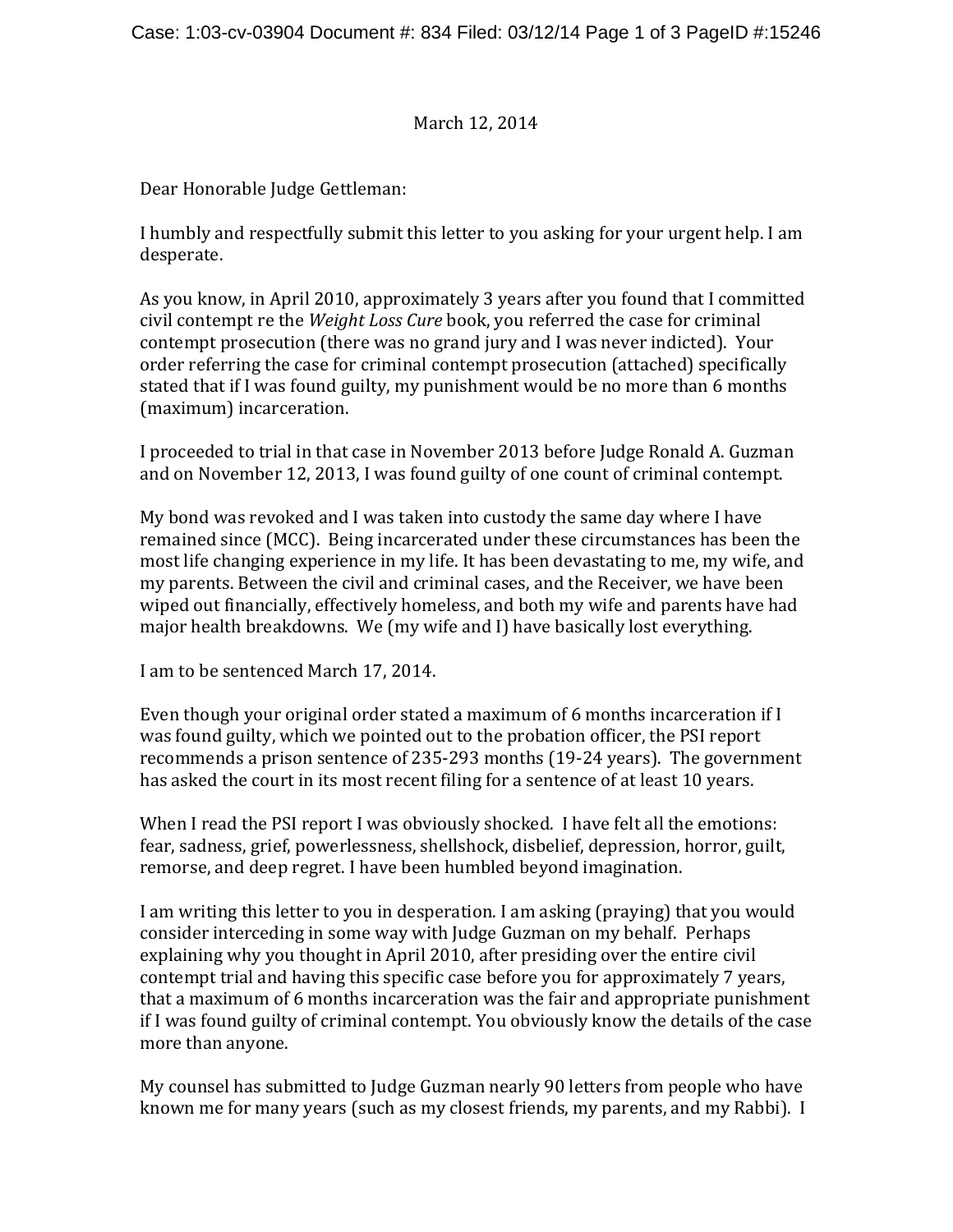hope that you may have a chance to read some of them or to read the  $3553(a)$  filing that my counsel prepared based on many of them.

As I sit here at MCC, I am in a state of deep reflection and contemplation. I have taken 100% responsibility for all of this. I have seen where I must change and be a better person. I have the deepest, most sincere regret and remorse. I am sincerely sorry. I apologize to you personally, Judge Gettleman, to Judge Guzman, the FTC, the U.S. Attorney's office and all involved, as well as anyone who bought the book who was not happy with it. I simply, and humbly, ask for forgiveness, compassion, and mercy. I am sorry from the bottom of my heart.

I see now that I have made many mistakes along the way, and that I alone have caused all the issues with both the civil case and criminal case. I have learned my lesson in more ways and at more levels than you can ever know. If I could do it all over again I would do things very, very differently.

I am sitting here at MCC wondering if I have a future life. I wonder if I will spend a substantial portion of my life in prison. I do know that the past does not equal the future. I take responsibility for the past and also for my future. I have made a promise to myself, my wife, my parents, and God that the future will be different.

My parents live in the Boston area. They are  $87$  and  $88$  years old. Their health is failing. They are constantly in and out of the hospital and need daily home care. They are too sick to travel. They need and want me to live with them. As I am now homeless, if I am allowed to leave prison, I will go and live with my parents (and with my wife if she regains her health and is able to travel) and we will take care of them in the time they have left. If I am given a lengthy prison term I will never see my parents alive again.

My wife as you know has been in and out of the hospital (ICU) over the last  $6$ months. I have not spoken with her in over a month since she was last admitted to the hospital in Ukraine. I do not know how her health is at this moment. She is effectively homeless as well, living with friends and family. She has no money. She has been wiped out financially and emotionally (as have I). She has no income (and nor do I) and she cannot work due to her illness. We both have no health insurance (cancelled by the receiver) and her medical bills have drained her and her family of almost all their money. We are all now massively in debt. I have not seen her in over 7 months. We both have never had children and have wanted to start a family. If I am given a lengthy prison term we will never be able to start a family and I may never see my wife ever again (as she is still in her home country of Ukraine, and very ill).

Your Honor, I am totally at the mercy of the Court. My life is in Judge Guzman's hands as he will sentence me and determine if I have a future life or not. I respectfully and with the deepest humility ask you to intervene with Judge Guzman in some way. Perhaps explain why you thought, when you referred this for criminal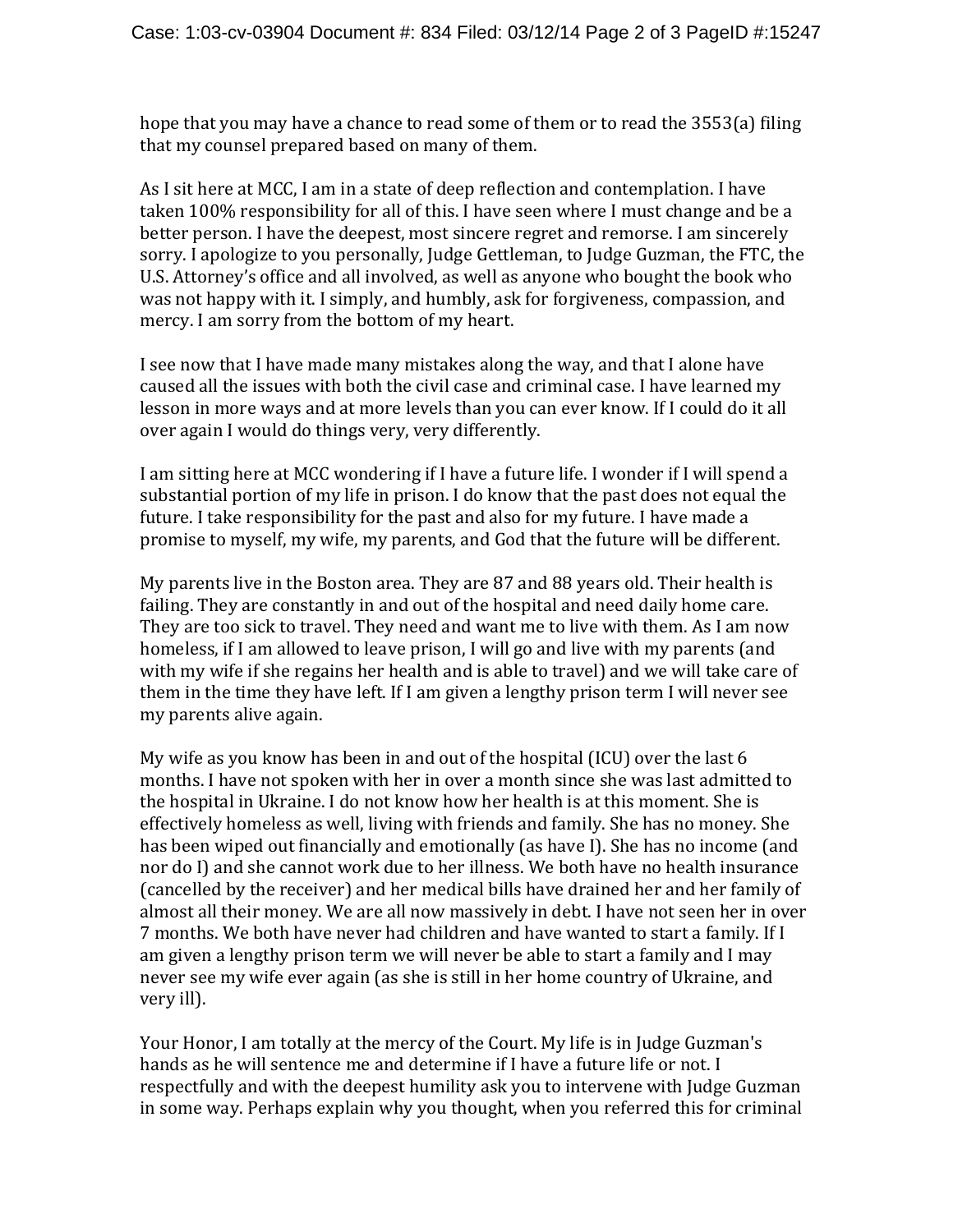prosecution, that the maximum punishment for me would be 6 months incarceration if I was found guilty, and why you never thought that I should be incarcerated for 19-24 years (effectively a life sentence) or for 10 years.

I pray that Judge Guzman gives me a sentence in line with your original show cause order (maximum 6 months incarceration).

Thank you from the bottom of my heart for your time and consideration. I know you are a fair and compassionate man. I ask for mercy and leniency. My parents, my wife, and all my friends and supporters thank you as well.

I can promise you, no matter how I am sentenced, I am a changed, more enlightened person who has a new path for my life. This experience with the civil and criminal cases have shaken me to the core and changed me for the better. I have learned a lesson of a lifetime.

Thank you again.

Sincerely, 

Kevin Trudeau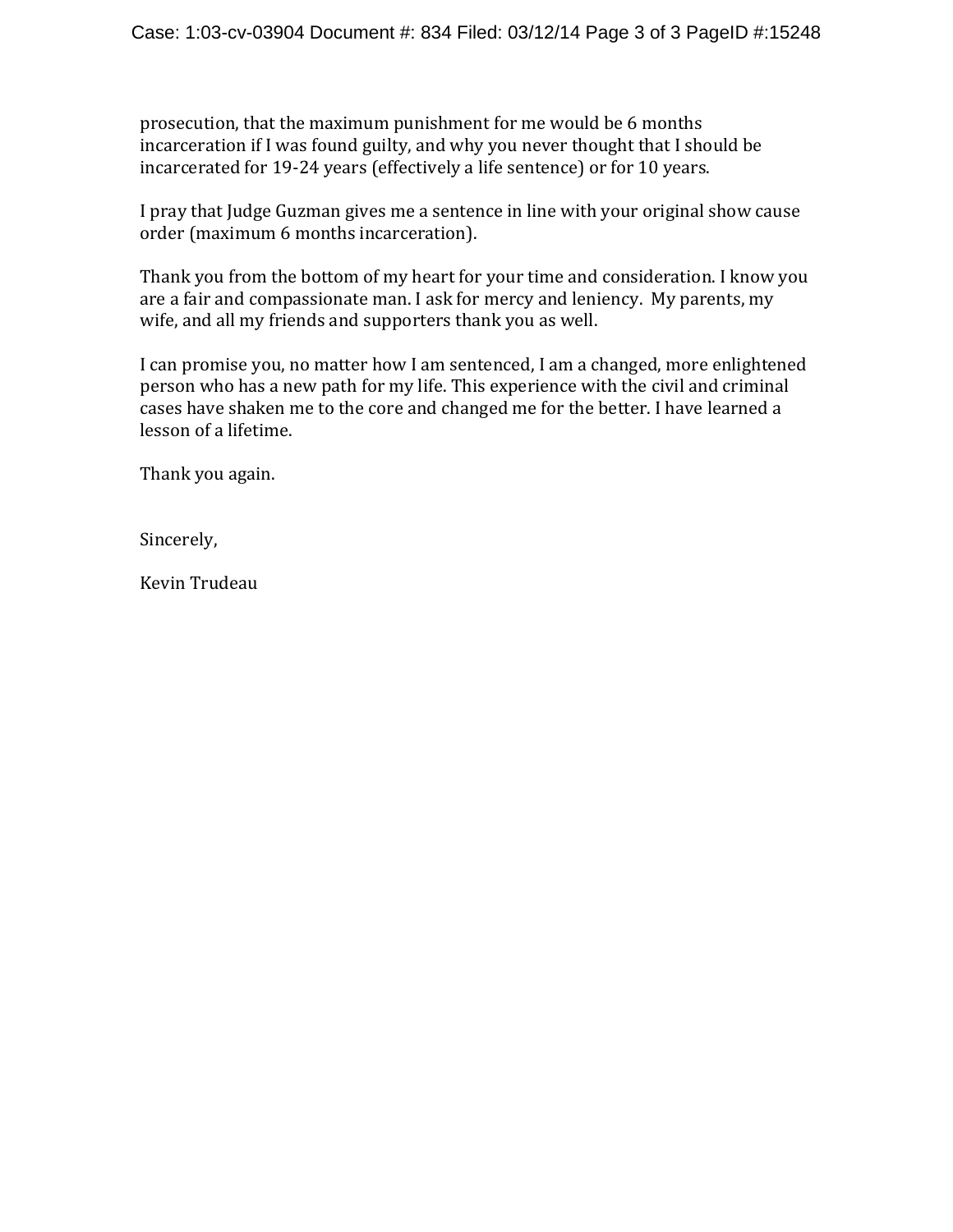## IN THE UNITED STATES DISTRICT COURT FOR THE NORTHERN DISTRICT OF ILLINOIS EASTERN DIVISION

| FEDERAL TRADE COMMISSION, |  |
|---------------------------|--|
| Plaintiff,                |  |
| V.                        |  |
| KEVIN TRUDEAU,            |  |
| Defendant.                |  |

) No. 03 C 3904 ) Judge Robert W. Gettleman

## **ORDER**

This court has found, and the Seventh Circuit has affirmed, that defendant Kevin Trudeau committed civil contempt of this court's September 2, 2004 Consent Order. See, FTC v. Trudeau, 572 F. Supp.2d 919 (N.D. Ill. 2008); aff'd in part, 579 F.3d 754 (7<sup>th</sup> Cir. 2009); Memorandum Opinion and Order dated April 16, 2010. In addition to the civil sanctions addressed in those opinions, the court finds that, as noted by the Court of Appeals, defendant may be subject to punishment for criminal contempt pursuant to Fed. R. Crim. P. 42. (See, FTC v. Trudeau, 579 F.3d at 776, 779.) Accordingly, it is hereby ordered:

Defendant Kevin Trudeau is directed to appear in courtroom 1703, Dirksen Courthouse, 219 South Dearborn Street, Chicago, Illinois, on April 28, 2010, at 11:00 a.m., to show cause why he should not be prosecuted for and held in criminal contempt of this court's September 2, 2004 Consent Order. Specifically, defendant will personally be given notice, pursuant to Rule  $42(a)(1)$ , that this court will consider imposing a term of imprisonment not to exceed six months for defendant's producing and broadcasting deceptive infomercials that misrepresented the contents of defendant's book entitled The Weight Loss Cure "They" Don't Want You to Know About between December 2006 and November 2007, in direct and willful violation of this